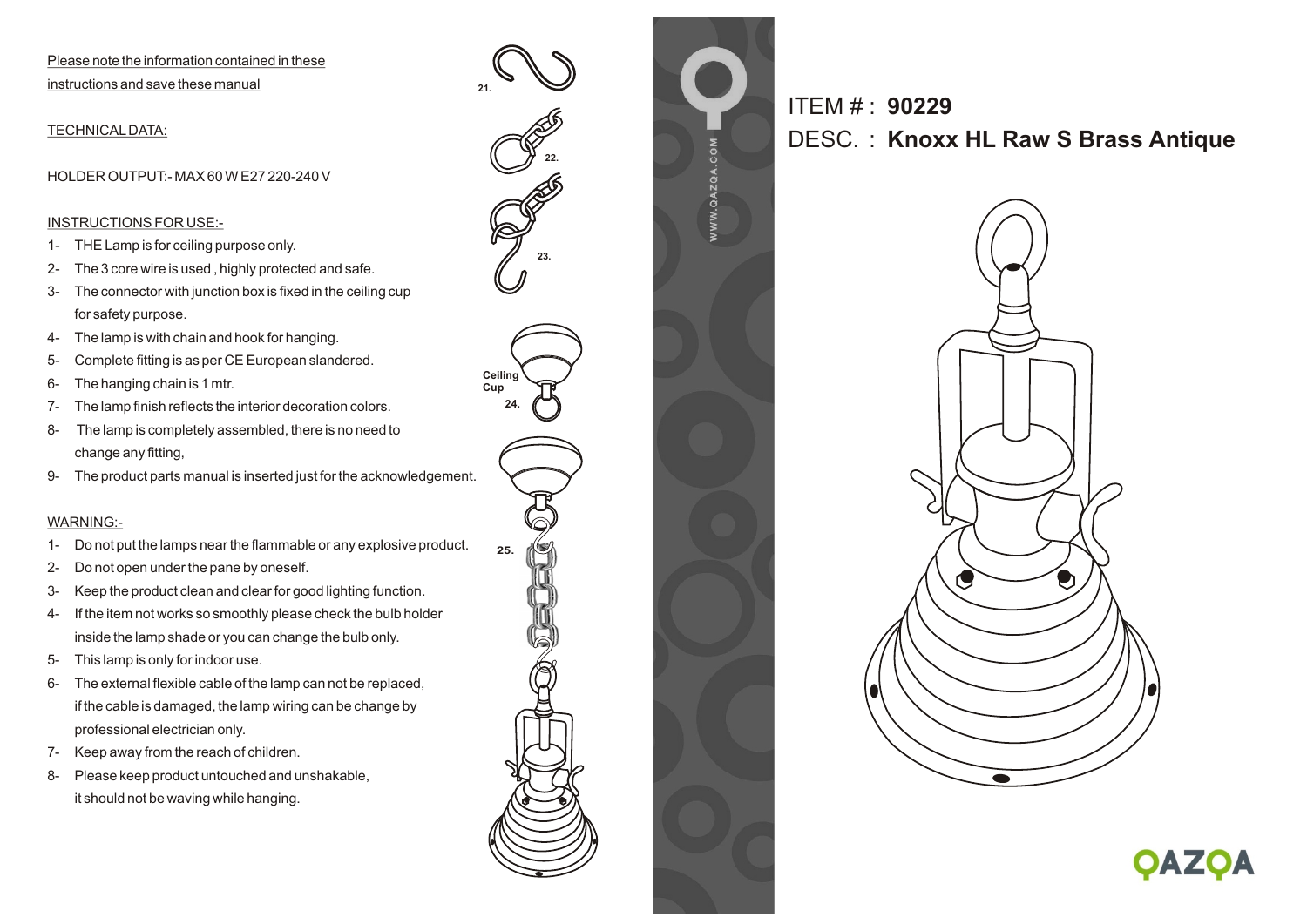## **THE MANUAL OF LAMP PARTS**





This is the round nipple Rod which will come up of the Sqr. Rod hander & here we fix screw the aluminium inside casted hole Holder.



The hook holder will on tightly screw on the upper side of screw Rod hanger.



Now The Lamp is Complete with Parts Fitting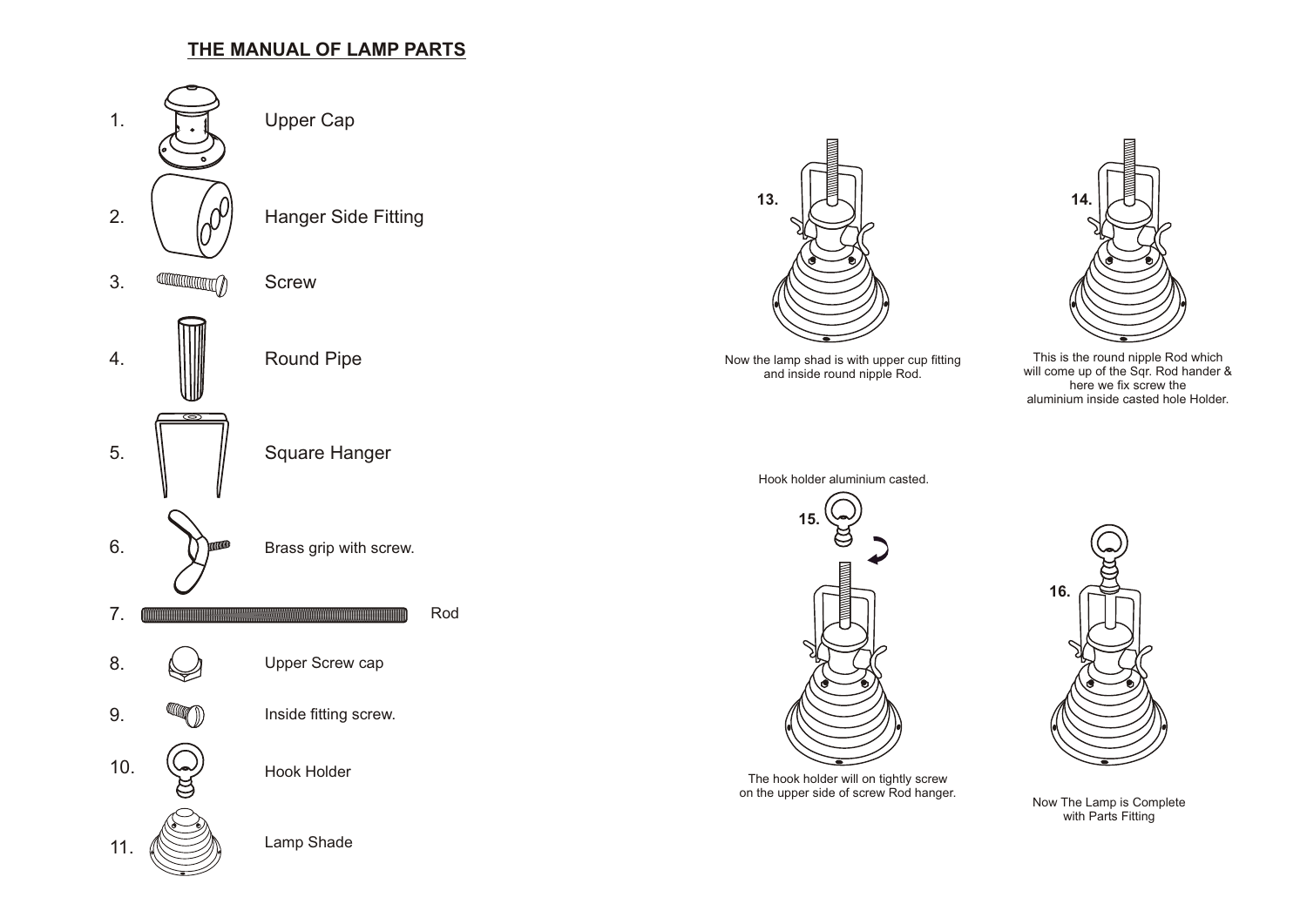





Sqr. Rod hanger the Sqr. Rod hanger will be fix on the upper cap & will be fill from both side hanger fitting by brass grip with screw.



Now the upper cup is fixed with sqr. rod gange and side fitting from both side

Now the upper cup with complete outside fitting.